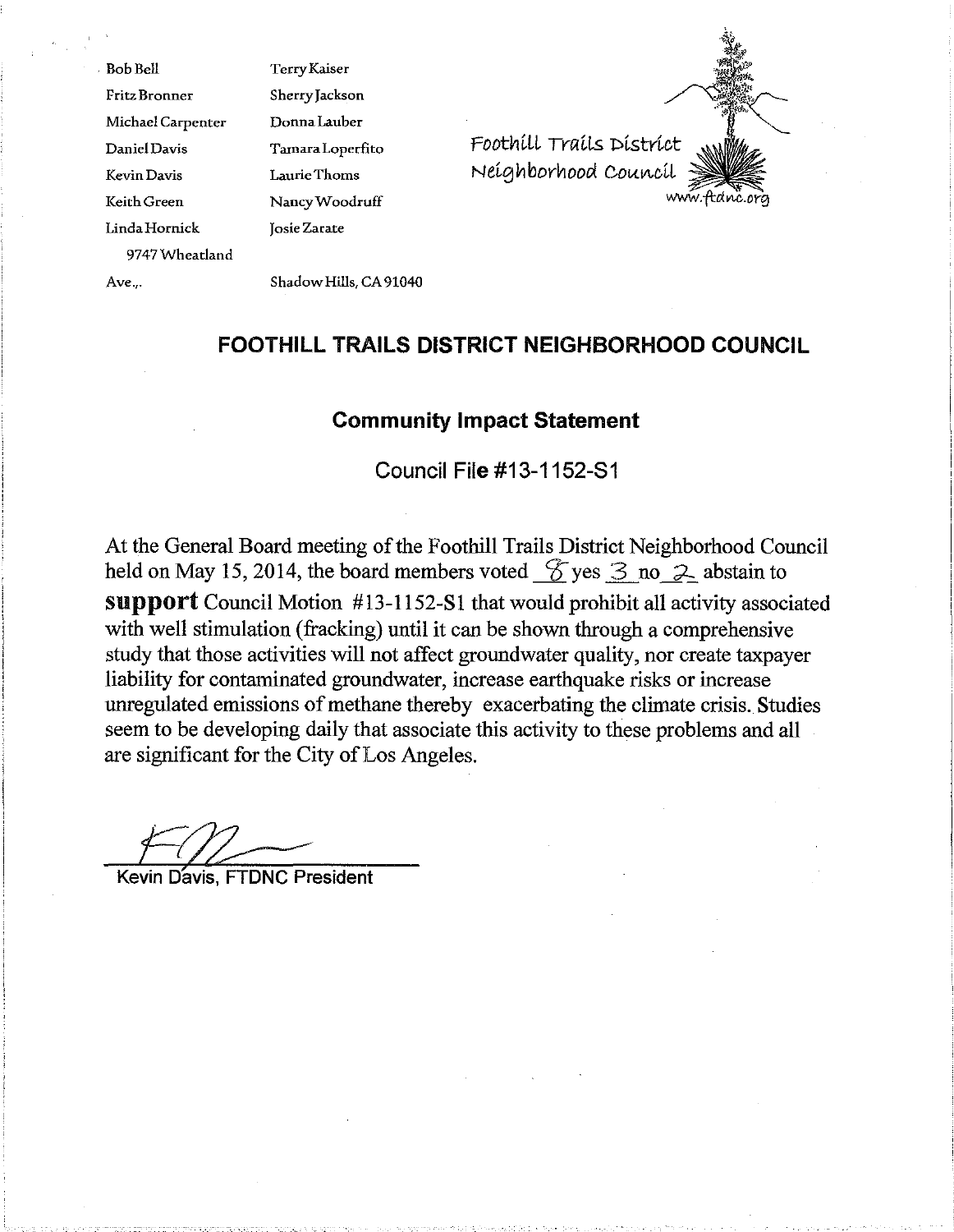**\$£p 4 2Q13**

**°cr** *1* **3 20f3**

1

**ENERGY & ENVIRONIV** 

*/3-//S&.-Sf* PLANNING *&* LAND USE MANAGEMENT

## MOTION

Hydraulic fracturing (also known as "fracking") is an oil and natural gas extraction process that involves the very highly-pressurized injection of hydraulic fracturing fluids containing a mixture of water, sand and unreported amounts of unknown chemicals into underground geologic formations in order to fracture the rock, thereby increasing flows to and furthering the production of oil or gas from a well. Other unconventional highly-pressurized extraction processes called "acidizing" and "gravel packing" involve similar techniques.

In total, fracking, acidizing, gravel packing and other associated well-stimulation practices threaten to contaminate drinking water supplies, cost taxpayers in Los Angeles hundreds of millions of dollars, release potent and dangerous greenhouse gases into the atmosphere and cause earthquakes.

### CONTAMINATED DRINKING WATER

After being injected into the ground, the chemicals used in the fracking process may leach into groundwater supplies, contaminating drinking water for local residents. In fact, there have been more than 1,000 documented cases of water contamination next to fracking sites, as well as cases of sensory, respiratory, and neurological damage due to ingested contaminated water in communities throughout the United States.

Fracking, acidizing and gravel packing of oil and gas wells are unregulated and are spurring oil and gas extraction and exploration in California and other states, including within the City of Los Angeles. Additionally, fracking is used in the Colorado River and State Water Project watersheds, as well as near local Southern California groundwater aquifers, utilizing large volumes of water, which competes for and jeopardizes regional, state, and water supplies needed by the people of Los Angeles.

The Department of Water *8c* Power (DWP) has stated that, because the well operators are not required to disclose the chemicals used in fracking, other operations and injections, it therefore does not know all the chemicals for which DWP should be testing the City's water supplies.

Groundwater banking and storage is a critical alternative to building new surface reservoirs and plays an essential role in moving the City of Los Angeles toward greater self-reliance on local water resources. It is critical to the future of Los Angeles that groundwater supplies remain safe.

### A FINANCIAL LIABILITY FORTAXPAYERS

Protecting the City's water supply resources from contamination is a financial necessity for Los Angeles, as treatment of contaminated groundwater resources after the fact is costly and identification of potential responsible parties to determine financial liability is not always possible. particularly in regards to unregulated activities such as fracking, acidizing, gravel packing and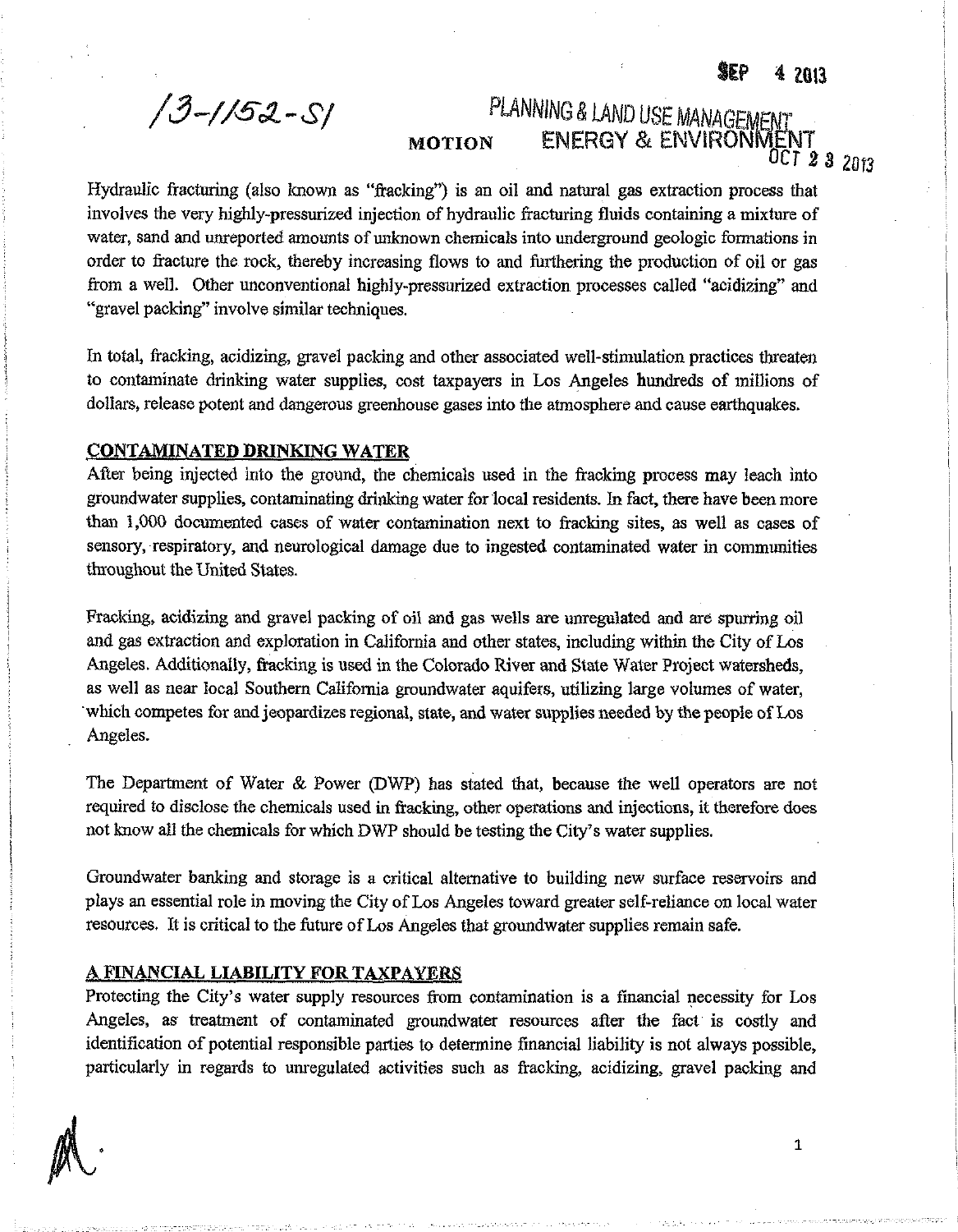related wastewater disposal. The DWP has announced plans to build the world's largest groundwater treatment center over one of the largest Superfund pollution sites in the United States: the San Fernando Basin. Two plants, costing a combined \$600 million to \$800 million, will restore groundwater pumping of drinking water from scores of San Fernando Valley wells that the DWP began closing in the 1980s and ensure that other wells remain productive while curtailing the pollution plumes steadily migrating in their direction. Additional measures to address and treat water supplies potentially contaminated by fracking chemicals pose a tremendous financial liability for taxpayers in Los Angeles.

Allowing activities like hydraulic fracturing, acidizing and gravel packing, which threaten to contaminate the City's imported and local groundwater supplies, is inherently dangerous to the longterm safety, health, security and reliability of Los Angeles' water supplies.

### UNDERMINING WORK TO ADDRESS THE CLIMATE CRISIS

Higher emissions generated by producing, refining and burning unconventional-produced oil and gas, and drilling and fracking for tight oil and gas can result in massive release of unregulated emissions of methane, a potent greenhouse gas often associated underground with oil.

The California Public Resources Code states that "methane gas hazards...are a clear and present threat to public health and safety" and that "due to the cost and complexity of methane hazard mitigations, property owners and local governments are often unable to mitigate these hazards." These provisions are of grave import to Los Angeles County and City, as Exploration and Production activities has caused and is causing massive releases of methane and hydrogen sulfide gases into communities and the atmosphere.

Fracking in California can. also thereby seriously undermine the State's efforts to address the climate crisis by reducing greenhouse gas emissions to 1990 levels by 2020. Unregulated and unchecked fracking must not be allowed to offset the air quality benefits of natural gas used in certain applications.

### INCREASED EARTHQUAKE RISKS

Further, all high-pressure fracking and injection creates "seismic events," but not all are felt as earthquakes. The United States Geological Study (USGS) reports that the number of noticeable earthquakes (greater than a 3.0 Richter magnitude) has increased dramatically over the past few years within the central and eastern United States. More than 300 earthquakes above a Richter magnitude 3.0 occurred in the three years from 2010-2012, compared with an average rate of 21 events per year observed from 1967-2000. USGS scientists have also found that at some locations the increase in seismicity coincides with the injection of wastewater into deep disposal wells.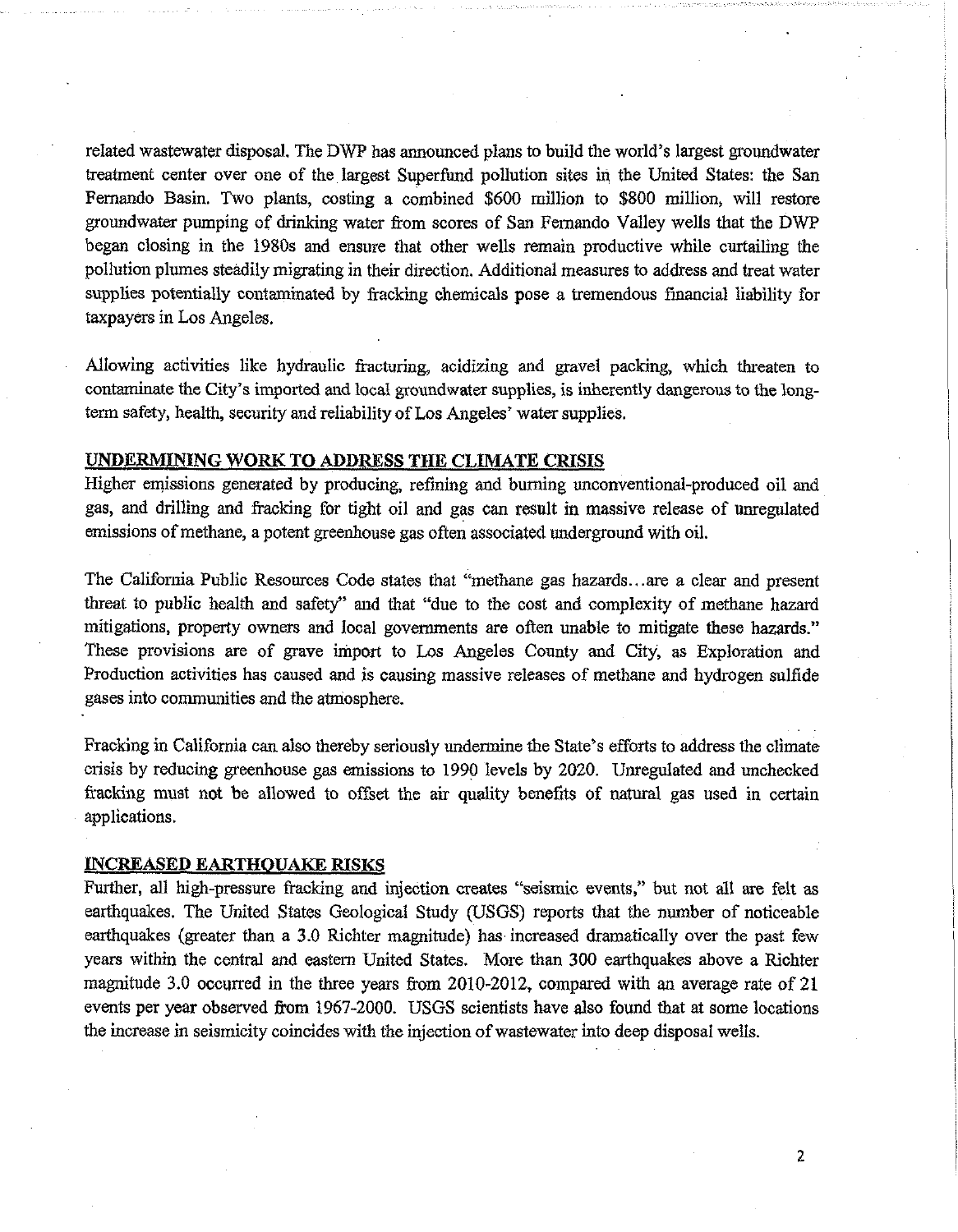The USGS has determined that fracking wastewater disposal is responsible for triggering earthquakes in Oklahoma, Arkansas and Ohio, among other states. A magnitude 2.1 earthquake matching the description of micro earthquakes caused by fracking wastewater disposal occurred in the Baldwin Hills on August 27, 2013, at a magnitude and depth compatible to stated USGS concerns about earthquakes induced by fracking.

Much of the State of California and the City, in particular, is located on top of fault lines within one ofthe most active and potentially dangerous earthquake zones in the United States.

#### COMPREHENSIVE STUDY NEEDED

The Los Angeles Municipal Code, Section 13.01, allows the City to regulate through its land use process various activities related to oil and gas drilling and production.

The City's land use regulations for oil and gas exploration, extraction, and related operations and activities are in need of comprehensive review to determine whether the existing zoning and land use regulations of oil and gas exploration, extraction, and related operations and activities are sufficient to assure public health, safety, environmental quality, and welfare; or whether additional regulations are necessary to address the impacts of oil and gas exploration, extraction, and related operations and activities, including, but not limited to: hydraulic fracturing, acidizing, gravel packing, and related wastewater disposal.

If land use applications, permit applications, or any other applications requesting approval to conduct oil and gas exploration, extraction, production and related operations and activities within the City limits are granted prior to the City examining the impact of such activities and taking all steps necessary to protect public health, safety, and welfare, irreparable harm may be done to the public health, safety, and welfare.

WE THEREFORE MOVE that the City Attorney, with the assistance of the Planning and other relevant departments, be requested to prepare and present an ordinance to change the zoning code to prohibit all activity associated with well stimulation, including, but not limited to, hydraulic fracturing, gravel packing, and acidizing, or any combination thereof, and the use ofwaste disposal injection wells in the City of Los Angeles, with such a prohibition to remain effective until:

o the City Council is assured that companies conducting fracking within the City of Los Angeles, or in areas providing drinking water to the City, can mitigate the effects on climate change, protect environmental quality and natural resources, promote community awareness, allow government access to and testing of chemicals used, anticipate and include related older and emerging extraction technologies such as hydraulic fracturing, acidizing, gravel packing and all wastewater disposal, and require full disclosure and testing of sites, with adequate time for public input;

3